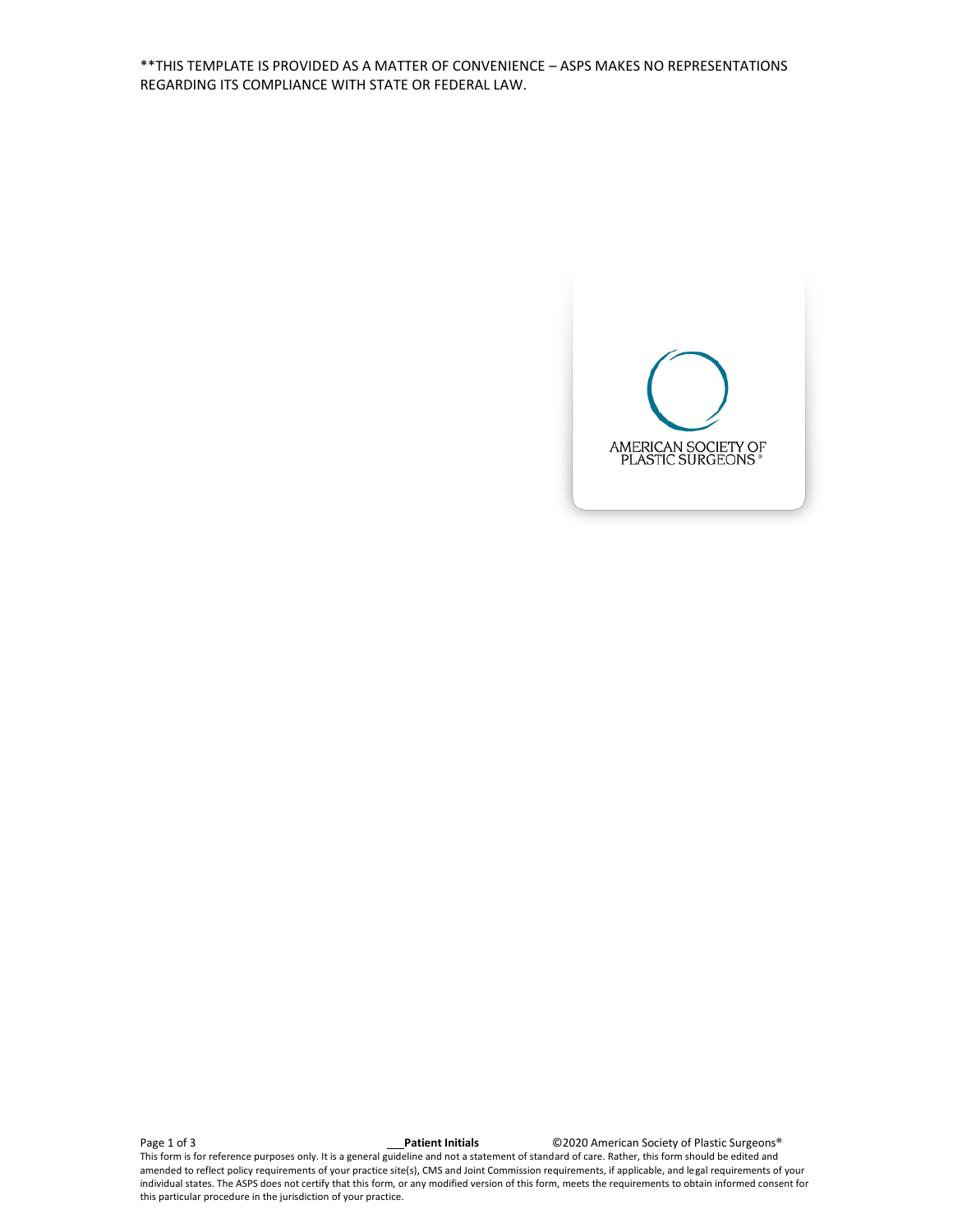

I, \_\_\_\_\_\_\_\_\_\_\_\_\_\_\_\_, permit Dr. Thomas Jeneby ("**my surgeon**") or his/her designee to take photos and/or videos before, during, and after my surgery. These may be of me or parts of my body ("**my images**"). I agree that my surgeon can share them with staff, other health professionals, and the public. This may be done for educational or marketing purposes.

I understand that once my images are published, I lose control over their use. I have no control over where they are published. I agree to give up certain rights to my image. I release any claim I may have to the publication of such images. This includes any payment for their distribution.

I understand that images posted online may be saved. They may be available forever. They may be found in online searches. I realize that people may repost my images without my surgeon's consent. This may be used in social media. Neither I nor my surgeon have any control over this. I agree that my surgeon is not responsible for third-party use. I release my surgeon from any claim that might arise from this use.

I agree that my surgeon can use my images in the following context:

## **Please initial ONLY ONE of the following**

- ALL MEDIA: My images and medical details may be used in print and broadcast media. This includes newspapers, pamphlets, educational films, the internet (including social media and applications), and television.
- \_\_\_\_\_WEBSITE ONLY: My images and medical details may be used on my surgeon's website.
- \_\_\_\_\_ ALBUM ONLY: My images and medical details may be used in printed and/or digital photograph albums. The albums will only be used to show other patients my surgeon's methods.

(Signature Page Follows)

Page 2 of 3 **Patient Initials** ©2020 American Society of Plastic Surgeons<sup>®</sup>

This form is for reference purposes only. It is a general guideline and not a statement of standard of care. Rather, this form should be edited and amended to reflect policy requirements of your practice site(s), CMS and Joint Commission requirements, if applicable, and legal requirements of your individual states. The ASPS does not certify that this form, or any modified version of this form, meets the requirements to obtain informed consent for this particular procedure in the jurisdiction of your practice.